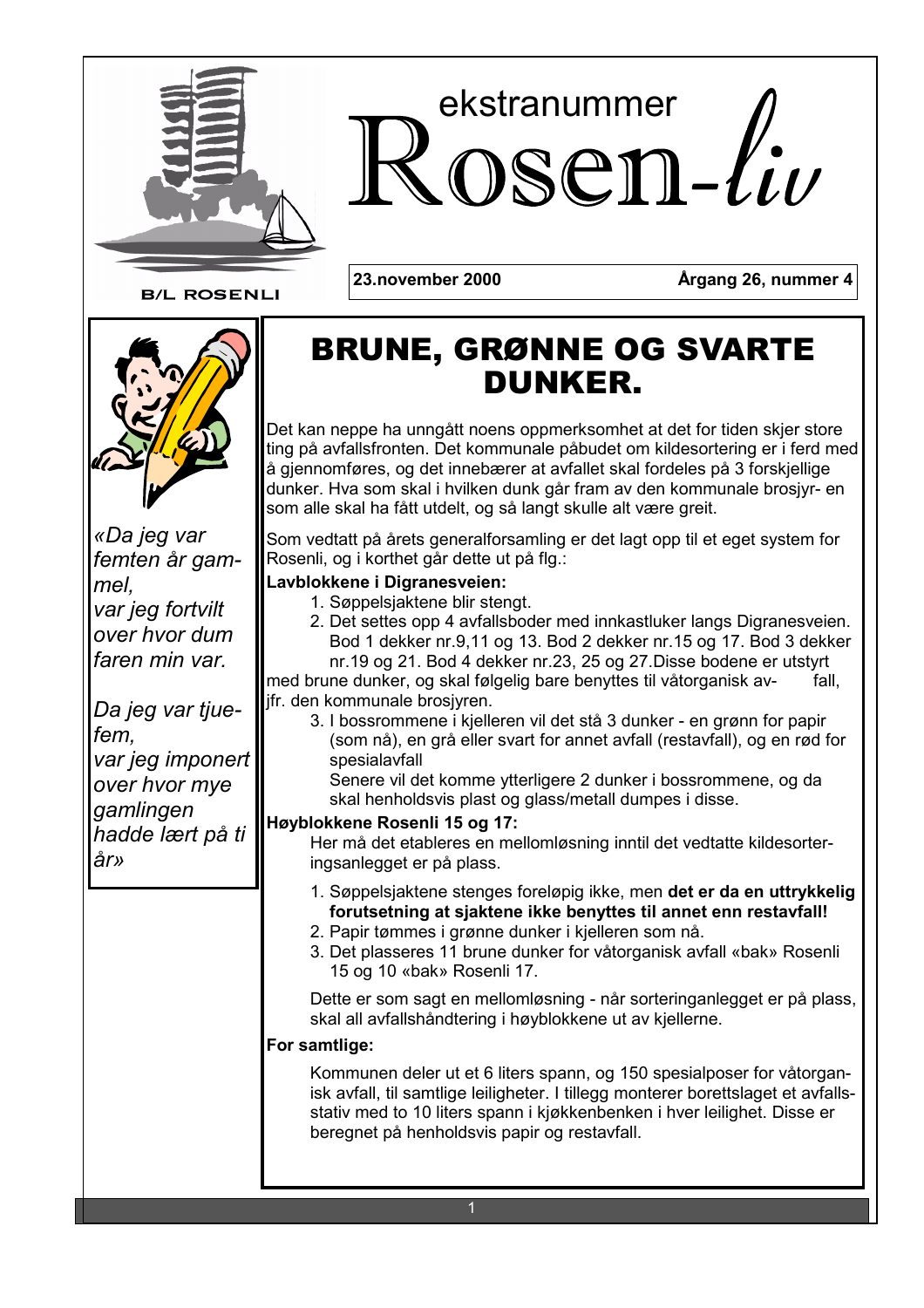# HVA ER HVA - OG HVA ER IKKE ???

# VÅTORGANISK AVFALL

Det var dette som i ganle Stavanger ble kalt «sydra», og den eldre generasion husker nok både sydrespann, sydrekjerra og sydremann.

Om man i dag kaller det våtorganisk eller organisk avfall er uvesentlig - det viktigste er at man vet hva som skal i det brune spannet, og deretter i den brune dunken. Og kanskje enda viktigere: Hya som ikke skal i brune spann og dunker.

De brosivrene som Renholdsverket har gitt ut. og som alle husstander har fått utdelt, sier det meste om hva som kan komposteres, og dermed skal i brune dunker. Med disse brosjyrene følger det en selvklebende lapp i rødt og hvitt - kleb den på det brune spannet som en huskelapp!

# **PAPIR**

Papir er papir - eller det ikke? Joda, det er fremdeles det, men i en avfallssammenheng er det et par ting man må merke seg.

For det første: Melke- og juicekartonger skal i grønn dunk, men først skal de være skylt og stappet oppi hyerandre. Denne stappingen kaller Renholdsverket for «kubbing», og med litt øvelse og bretting skal det visstnok la seg gjør å stappe minst 6-7 kartonger oppi den åttende. «Kubbene» skal deretter samles i bæreposer e.l. når de dumpes.

For det andre: Papirbleier o.l., samt forurenset eller plast- og foliebelagt papir skal ikke i de grønne dunkene, men i restavfallet.

Et ønske fra vaktmestre og bossbiler: Brett tomme pappesker bunt dem sammen sammen. hvis du har flere, og sett dem ved siden av papirdunken

### **RESTAVFALL**

En skulle tro at restavfall er alt avfall som ikke kommer inn under papir og våtorganisk. I utgangspunktet er nok dette riktig. men det fins viktige unntak.

Legg merke til at lyspærer er restavfall, mens lysstoffrør er spesialavfall. Det samme er alle slags kjemikalier, maling, spraybokser og enkelte typer batterier , inkludert bilbatterier. Alle disse produktene skal i det røde spannet som er plassert i fellesbodene i høyblokkene, og i bossrommene i lavblokkene.

Plast, glass og metall er restavfall inntil vi får etablert kildesorteringsanlegget. Når den tid kommer, skal også disse avfallstypene sorteres ut.

### NÅR BEGYNNER VI MED DETTE?

Renholdsverket kommer med de brune dunkene 7.desember, og da blir også det brune «kiøkkenspannet» og de før omtalte spesialposene delt ut. Deretter er det bare å sette i gang!

FÅR VI FREMDELES CONTAINER PÅ PARKERINGSPLASSEN? Ja - men rimeligvis ikke så ofte som før. Ordningen har til dels vært misbrukt (ofte av utenforstående). og det er viktig å presisere følgende: Hvitevarer og brunevarer skal IKKE dumpes i containeren! Når du kjøper ny komfyr e.l., betaler du «vrakpant», og forhandleren er forpliktet til å ta den gamle i retur!



HUSK AT HENSIKTEN MED SORTERINGEN ER AT MEST MULIG AVFALL FRA HUSHOLDNINGENE SKAL RE-**SIRKULERES OG GJENVINNES!** VÆR OGSÅ KLAR OVER AT DÅRLIG SORTERING (MATRESTER I «RESTAVFALL» ELLER RESTAVFALL I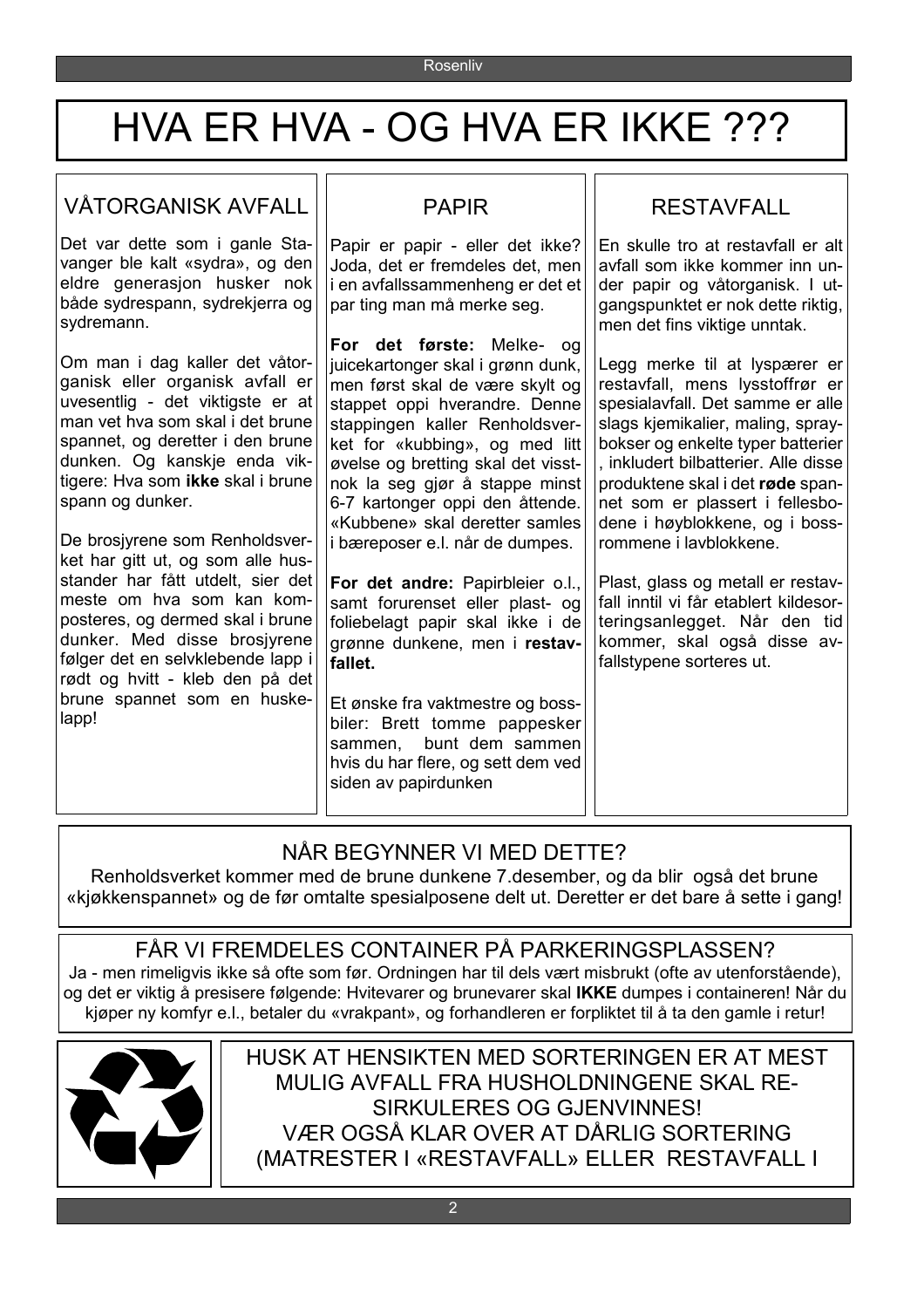#### Rosenliv

#### Om kildesorteringsanlegg, forts.

husleigeauke. Eg synest at det burde vere eit mål å arbeide for ein reduksjon av husleiga, og eg vil på neste generalforsamling leggje fram forslag om at styret har som arbeidsmål å redusera med 5% pr. år i 5 år

> Oddvar Lotsberg Rosenli 17



## **SELGE BOLIGEN?**

Få gratis prisvurdering og nødvendig hjelp fra ditt eget Boligbyggelag.

Kontakt oss på telefon 51 84 95 75.

**Stavanger Boligbyggelag** Løkkeveien 51, P.b. 88 4001 Stavanger Telefon 51 84 95 00 Telefax 51 84 95 06 Internett: www.sbbl.rl.no

Gamle Lars vaar i byen og hadde tatt inn på hotell for første gang i sitt liv. En værelsespike kom inn på rommet til ham forklarte hva han kunne få av service. Hun pekte på en knapp på veggen og sa: - Er det noe de ønsker, så er det bare å trykke på denne knappen. Han Lars syntes dette hørtes veldig kjekt ut, så da værelsespiken var gått, trykket han på knappen og sa: Jeg ønsker meg ei ny ku i stedet for hu Mairos som døde!

# **Styrets spørreunder**søkelse.

#### Chr. Nedland

Når nær 33% av andelseierne har returnert spørreskjemaet i (mer eller mindre) utfylt stand. må en ha lov til å anta at de innkomne svarene er representative for den generelle oppfatningen av og i borettslaget.

Her skal en bare ta opp noen hovedpunkter i de tallene som kommer fram gjennom undersøkelsen - den eller de som ønsker et fullstendig sammendrag kan få det tilsendt ved å slå på tråden til vaktmester eller styrets leder.

59 har svart «Ja» på om det er lett å komme i kontakt med styret, mens 10 svarte «Nei».

Omtrent samme fordeling er det på spørsmålet om styrets informasjon er god nok.

25 mener at styret tar avgjørelser over hodet på beboerne, mens 43 ikke deler denne oppfatningen.

Styrets orienteringer til generalforsamlingen kan (og må) gjøres bedre, ettersom svarene her fordeler seg omtrent 50/50 på «Ja» og «Nei».

For øvrig får styret flg. generelle karakter for jobben: Meget god: 27. God: 36 Brukbar: 6. Dårlig: 2.

Ikke overraskende scorer vaktmestrene høyt på undersøkelsen: På de 4 spørsmålene om innsat-

sen til Arnt og Kjell svares det kontant «Ja» fra 70 av de 78 som har svart på akkurat denne delen, og den generelle karakteren for iobben er som flg.: Meget god: 59. God: 13. Brukbar: 2. Dårlig:1(!).

Det er interessant å merke seg at 67 mener at de 22 mill.kr. som er brukt til opprusting/ rehabilitering, har gitt et tilfredsstillende resultat, mens 10 mener det motsatte På samme måte mener 66 at husleiene ligger på et akseptabelt nivå i forhold til påkostningene, mens 12 mener nei. Flertallet (41 mot 28) mener for øvrig at det ikke gjenstår vesentlige opprustingsoppgaver

Og så til slutt, og det tør vel være hovedkonklusjonen:

73 svarer «Ja» og 5 «Nei» på spørsmålet om de synes at **B/L Rosenli, med bygninger** og uteanlegg, fremstår som et attraktivt sted å bo.

For styret er de innkomne svarene et nyttig korrektiv i det videre arbeidet, særlig i de tilfeller der svarerne har gitt utfyllende kommentarer ut over «Ja/Nei»

**Takk for hjelpen!**